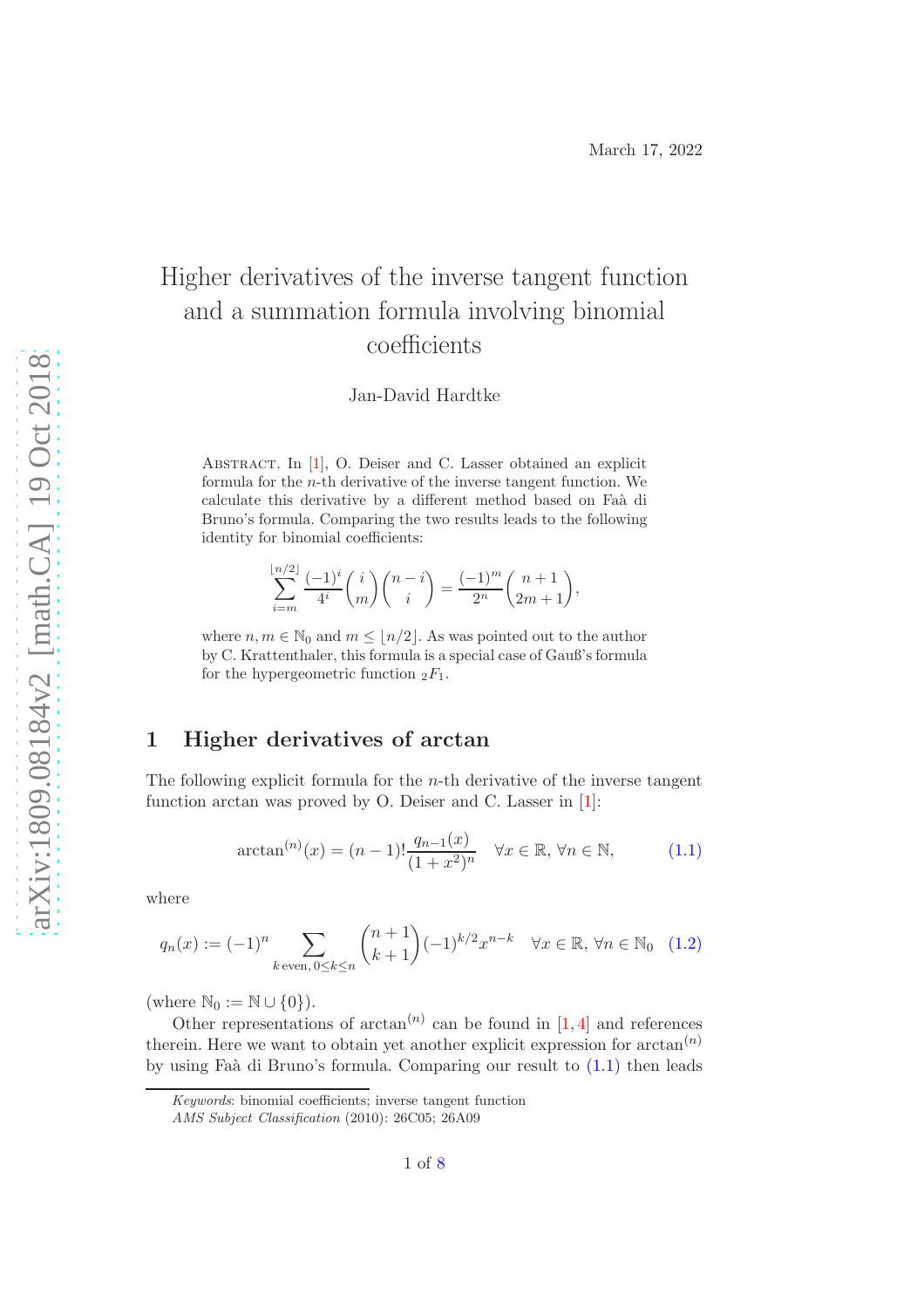### 2 1. Higher derivatives of arctan

to a summation formula for binomial coefficients (which is a special case of Gauß's formula for the hypergeometric function  ${}_2F_1$ , see section 2).

We start by recalling Faà di Bruno's formula for the  $n$ -th derivative of the composition of two functions (see for instance the survey article [\[3\]](#page-7-2) and references therein): Given two intervalls  $I, J \subseteq \mathbb{R}$  and two *n*-times differentiable functions  $f: J \to \mathbb{R}$  and  $q: I \to J$ , we put  $h := f \circ q$ . Then h is n-times differentiable and for every  $x \in I$  we have

<span id="page-1-0"></span>
$$
h^{(n)}(x) = \sum_{(l_1,\ldots,l_n)\in T_n} \frac{n!}{l_1!l_2!\ldots l_n!} f^{(l_1+l_2+\cdots+l_n)}(g(x)) \prod_{i=1}^n \left(\frac{g^{(i)}(x)}{i!}\right)^{l_i}, \quad (1.3)
$$

where  $T_n := \{(l_1, \ldots, l_n) \in \mathbb{N}_0^n : \sum_{i=1}^n i l_i = n\}.$ 

There is also a slightly different version of Faà di Bruno's formula based on Bell polynomials. After the first version of this preprint was published on arxiv.org, the author discovered the paper [\[4\]](#page-7-0). In this work one can also find an explicit formula for the higher derivatives of arctan, the proof of which is based on the Bell polynomial version of Faà di Bruno's formula. But the formula for  $arctan<sup>(n)</sup>$  that we will obtain below (Proposition [1.2\)](#page-2-0) is different from the one in [\[4\]](#page-7-0).

Now, as a special case of  $(1.3)$  one gets the following result.

<span id="page-1-2"></span>**Proposition 1.1.** Let  $n \in \mathbb{N}$ ,  $a > 0$  and let  $f : (0, \infty) \to \mathbb{R}$  be an n-times differentiable function. We put  $h(x) := f(a + x^2)$  for all  $x \in \mathbb{R}$ . Then h is n-times differentiable and

<span id="page-1-1"></span>
$$
h^{(n)}(x) = \sum_{k=0}^{\lfloor n/2 \rfloor} \frac{n!}{k!(n-2k)!} (2x)^{n-2k} f^{(n-k)}(a+x^2) \quad \forall x \in \mathbb{R}.
$$
 (1.4)

*Proof.* We put  $g(x) := a + x^2$  for  $x \in \mathbb{R}$ . Then  $g'(x) = 2x$ ,  $g''(x) = 2$  and  $g^{(k)}(x) = 0$  for all  $k \geq 3$  and all  $x \in \mathbb{R}$ .

Let  $S := \{(l_1, ..., l_n) \in T_n : l_i = 0 \text{ for } i = 3, ..., n\}$ . Since  $h = f \circ g$  it follows from Fa`a di Bruno's formula that

$$
h^{(n)}(x) = \sum_{(l_1,\ldots,l_n)\in S} \frac{n!}{l_1!l_2!} f^{(l_1+l_2)}(a+x^2)(2x)^{l_1} \quad \forall x \in \mathbb{R},
$$

which can be rewritten as  $(1.4)$ .

Alternatively, one can also prove this statement directly by induction, without using Faà di Bruno's formula (see the Appendix).

Proposition [1.1](#page-1-2) now allows us to obtain the following formula for the higher derivatives of the inverse tangent function.

 $\Box$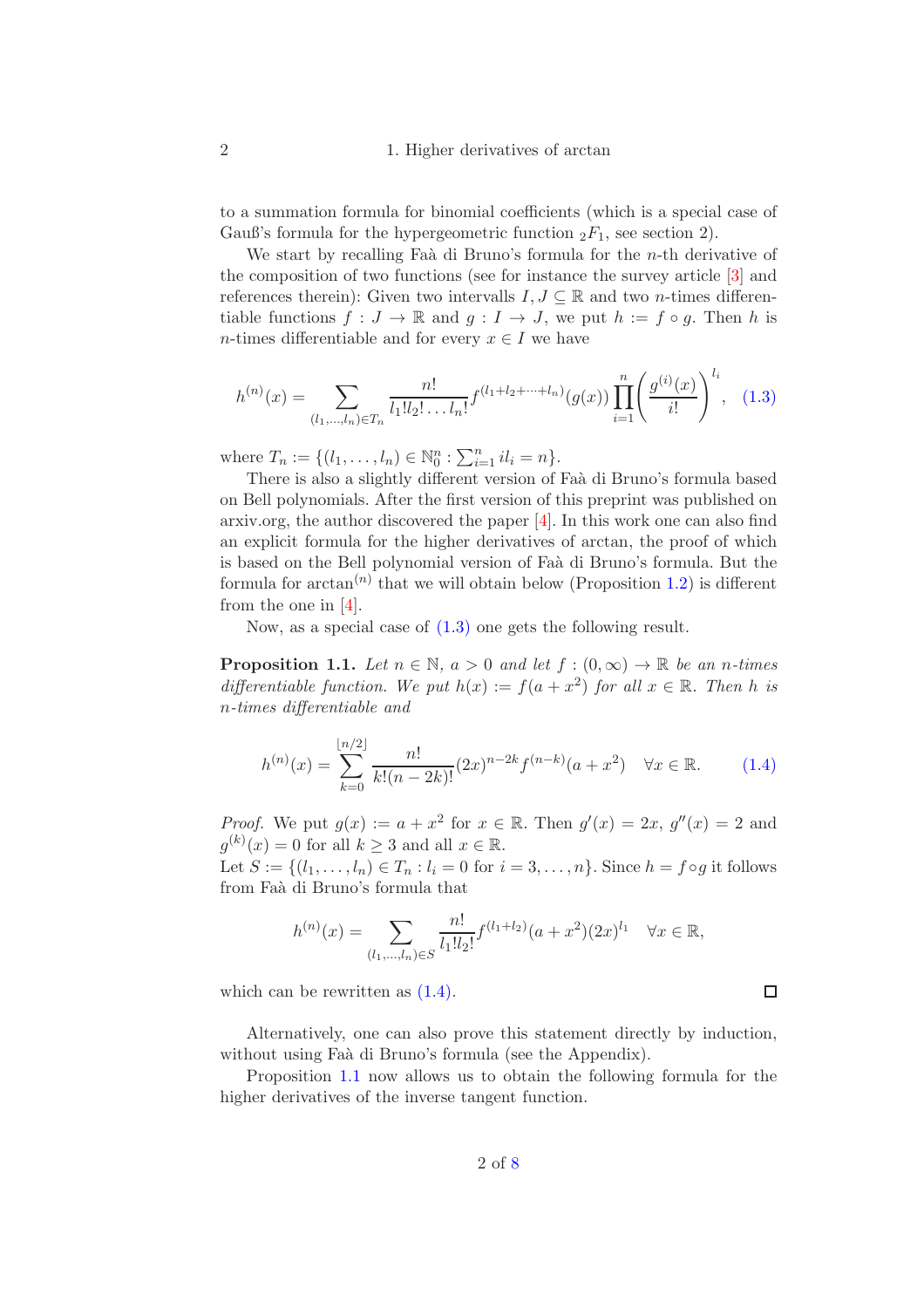#### 1. Higher derivatives of arctan 3

<span id="page-2-0"></span>**Proposition 1.2.** For every  $n \in \mathbb{N}_0$  and every  $x \in \mathbb{R}$  one has

$$
\arctan^{(n+1)}(x) = \frac{n!2^n(-1)^n}{(1+x^2)^{n+1}} \sum_{m=0}^{\lfloor n/2 \rfloor} a_{mn} x^{n-2m},
$$

where

$$
a_{mn} := \sum_{k=m}^{\lfloor n/2 \rfloor} \frac{(-1)^k}{4^k} {k \choose m} {n-k \choose k} \quad \forall m = 0, \dots, \lfloor n/2 \rfloor.
$$

*Proof.* Let  $h(x) := 1/(1 + x^2) = \arctan'(x)$  for all  $x \in \mathbb{R}$  and  $f(y) := 1/y$ for all  $y \in \mathbb{R} \setminus \{0\}$ . Then  $f^{(k)}(y) = k!(-1)^k/y^{k+1}$  holds for every  $k \in \mathbb{N}_0$ . Since  $h(x) = f(1 + x^2)$  it follows from Proposition [1.1](#page-1-2) that

$$
\arctan^{(n+1)}(x) = h^{(n)}(x) = \sum_{k=0}^{\lfloor n/2 \rfloor} \frac{n!(-1)^{n-k}(n-k)!}{k!(n-2k)!(1+x^2)^{n+1-k}} (2x)^{n-2k}
$$

$$
= \frac{n!2^n(-1)^n}{(1+x^2)^{n+1}} \sum_{k=0}^{\lfloor n/2 \rfloor} (1+x^2)^k \frac{(-1)^k(n-k)!}{k!(n-2k)!} \frac{x^{n-2k}}{4^k}
$$

$$
= \frac{n!2^n(-1)^n}{(1+x^2)^{n+1}} \sum_{k=0}^{\lfloor n/2 \rfloor} (1+x^2)^k (-1)^k {n-k \choose k} \frac{x^{n-2k}}{4^k}.
$$

Using the binomial theorem, we obtain

$$
\arctan^{(n+1)}(x) = \frac{n!2^n(-1)^n}{(1+x^2)^{n+1}} \sum_{k=0}^{\lfloor n/2 \rfloor} \sum_{i=0}^k (-1)^k {k \choose i} {n-k \choose k} \frac{x^{n-2k+2i}}{4^k}
$$

$$
= \frac{n!2^n(-1)^n}{(1+x^2)^{n+1}} \sum_{(k,i)\in A} (-1)^k {k \choose i} {n-k \choose k} \frac{x^{n-2k+2i}}{4^k},
$$

where  $A := \{(k, i) : k \in \{0, \ldots, \lfloor n/2 \rfloor\}, i \in \{0, \ldots, k\}\}.$ Let  $A_m := \{(k, i) \in A : k - i = m\}$  for all  $m = 0, \ldots, \lfloor n/2 \rfloor$ . It follows that

$$
\arctan^{(n+1)}(x) = \frac{n!2^n(-1)^n}{(1+x^2)^{n+1}} \sum_{m=0}^{\lfloor n/2 \rfloor} x^{n-2m} \sum_{(k,i) \in A_m} \frac{(-1)^k}{4^k} {k \choose i} {n-k \choose k}.
$$

But

$$
\sum_{\substack{(k,i)\in A_m\\k=m}}\frac{(-1)^k}{4^k}\binom{k}{i}\binom{n-k}{k}=\sum_{k=m}^{\lfloor n/2\rfloor}\frac{(-1)^k}{4^k}\binom{k}{k-m}\binom{n-k}{k}
$$

$$
=\sum_{k=m}^{\lfloor n/2\rfloor}\frac{(-1)^k}{4^k}\binom{k}{m}\binom{n-k}{k}=a_{mn}\quad\forall m=0,\ldots,\lfloor n/2\rfloor,
$$

which completes the proof.

3 of [8](#page-7-1)

 $\Box$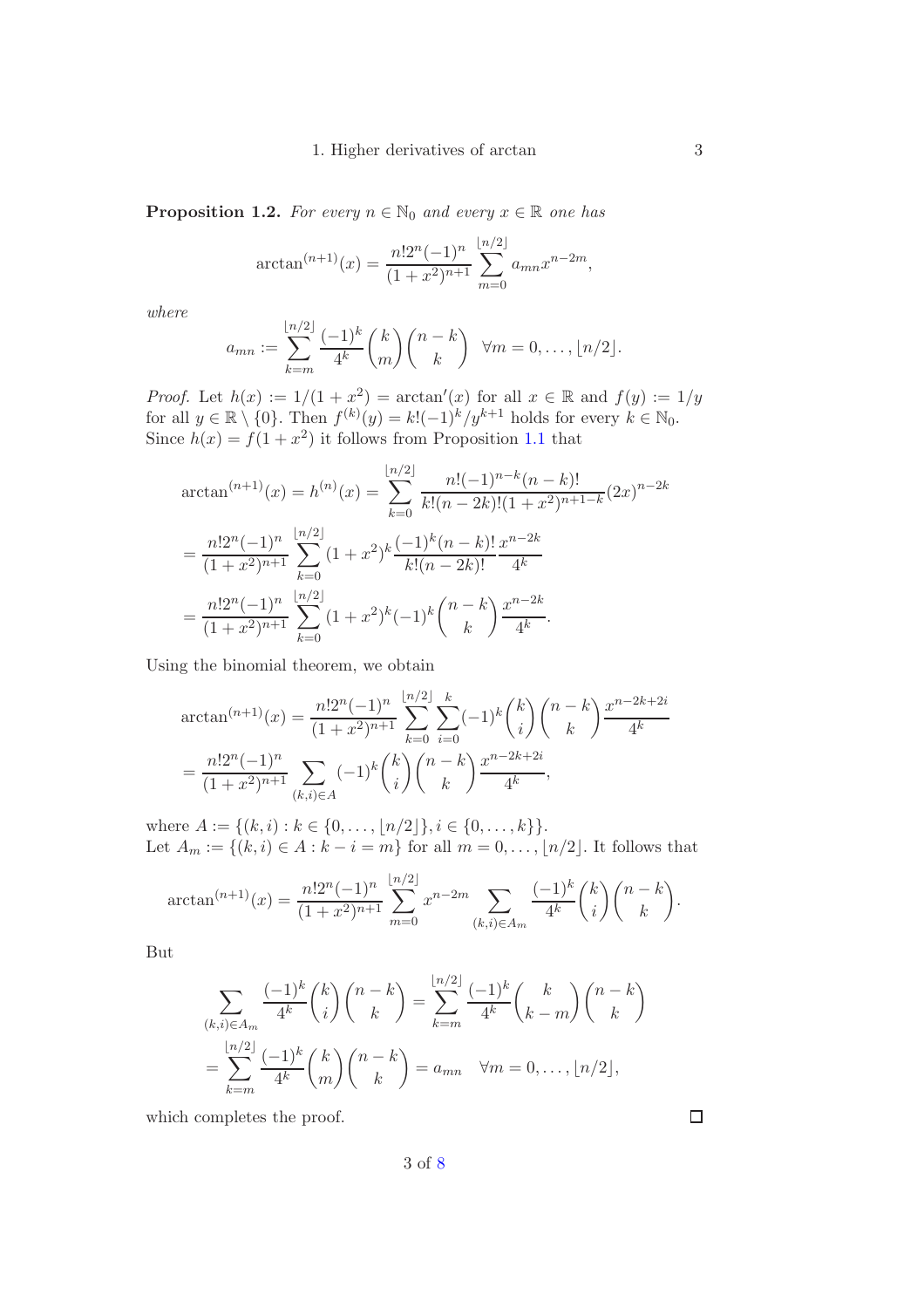4 2. A summation formula involving binomial coefficients

### 2 A summation formula involving binomial coefficients

Now we can compare our result Proposition [1.2](#page-2-0) with the simpler formula [\(1.1\)](#page-0-0) that was found in [\[1\]](#page-6-0) and obtain the following summation formula for binomial coefficients.

<span id="page-3-1"></span>**Proposition 2.1.** Let  $n, m \in \mathbb{N}_0$  such that  $m \leq |n/2|$ . Then we have

<span id="page-3-0"></span>
$$
\sum_{i=m}^{\lfloor n/2 \rfloor} \frac{(-1)^i}{4^i} {i \choose m} {n-i \choose i} = \frac{(-1)^m}{2^n} {n+1 \choose 2m+1}.
$$
 (2.1)

 $\Box$ 

*Proof.* From Proposition [1.2](#page-2-0) and the result of  $[1]$  (formulas  $(1.1)$  and  $(1.2)$ ) it follows that

$$
2^{n} \sum_{m=0}^{\lfloor n/2 \rfloor} a_{mn} x^{n-2m} = \sum_{m=0}^{\lfloor n/2 \rfloor} {n+1 \choose 2m+1} (-1)^{m} x^{n-2m}
$$

holds for all  $x \in \mathbb{R}$ . Hence

$$
\frac{(-1)^m}{2^n} \binom{n+1}{2m+1} = a_{mn} = \sum_{i=m}^{\lfloor n/2 \rfloor} \frac{(-1)^i}{4^i} \binom{i}{m} \binom{n-i}{i}
$$

for every  $m \in \{0, ..., |n/2|\}.$ 

After the first version of this preprint was published on arxiv.org, the author was informed by Christian Krattenthaler that this formula is a special case of Gauß's formula for the hypergeometric function  ${}_2F_1$ . Here is a sketch of the argument:  ${}_2F_1$  is defined by

$$
{}_2F_1(a,b;c;z) := \sum_{k=0}^{\infty} \frac{(a)_k(b)_k}{(c)_k} \frac{z^k}{k!},
$$

where  $(q)_k$  is the Pochhammer symbol, i.e.  $(q)_k := q(q+1)...(q+k-1)$ for  $k \ge 1$  and  $(q)_0 := 1$ .

Gauß's formula reads

$$
{}_2F_1(a,b;c;1) = \frac{\Gamma(c)\Gamma(c-a-b)}{\Gamma(c-a)\Gamma(c-b)},
$$

where  $\Gamma$  denotes the Gamma function (information on  $\Gamma$  and  $_2F_1$  can be found, for instance, in Chapter 1 resp. 2 of [\[2\]](#page-7-3)).

The sum in  $(2.1)$  can be expressed via  $_2F_1$  as

$$
\sum_{i=m}^{\lfloor n/2 \rfloor} \frac{(-1)^i}{4^i} {i \choose m} {n-i \choose i}
$$
  
=  ${}_2F_1(m-n/2, m-n/2+1/2; m-n; 1) \frac{(-1)^m}{m!4^m} (n-2m+1)_m.$ 

4 of [8](#page-7-1)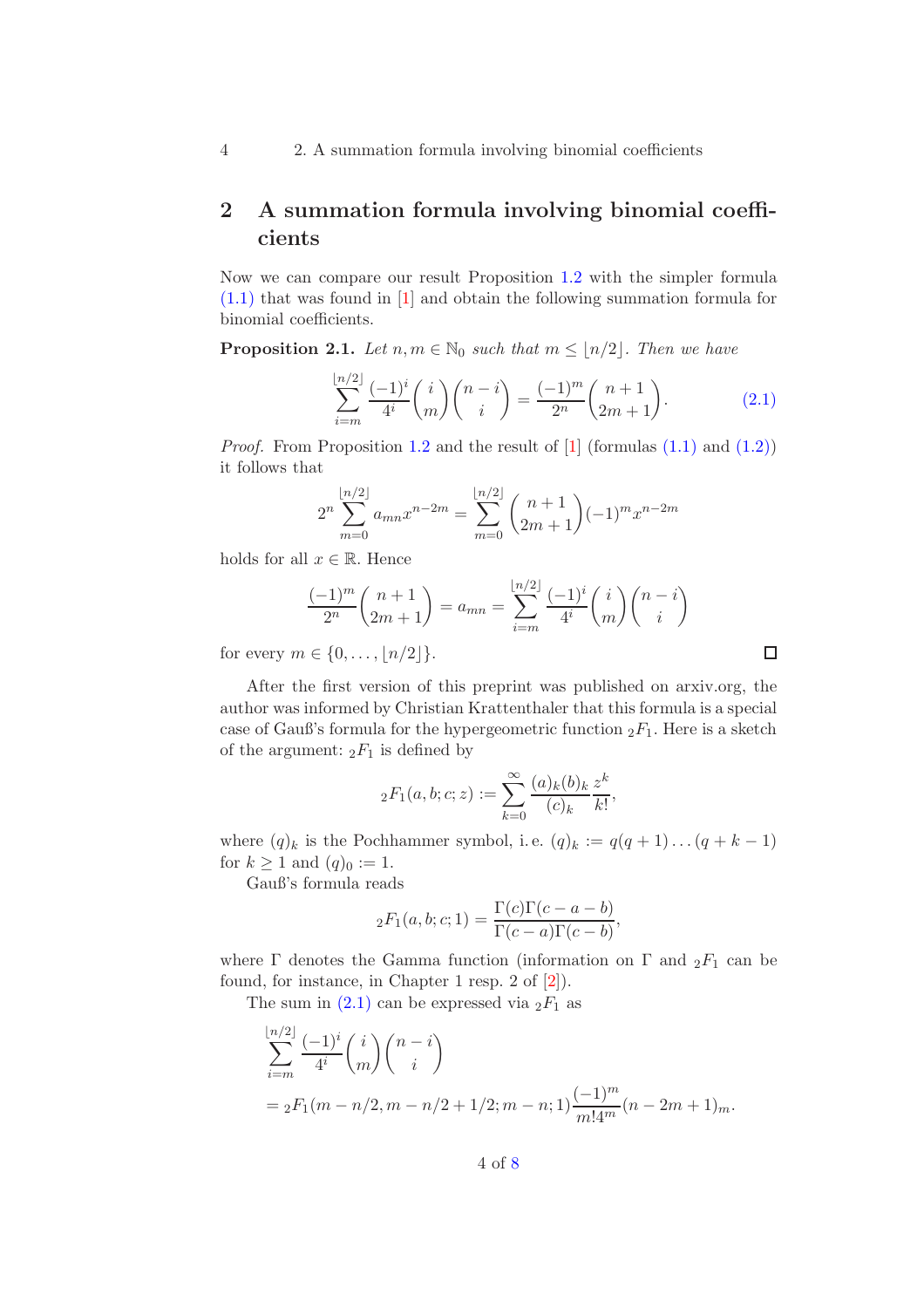### 2. A summation formula involving binomial coefficients 5

Applying Gauß's formula then leads to the result of Proposition [2.1.](#page-3-1)

A consequence of [\(2.1\)](#page-3-0) is the following formula (which is probably also known, but the author was unable to find a reference).

Corollary 2.2. For all  $n \in \mathbb{N}_0$  we have

$$
\sum_{i=0}^{n} \frac{(-1)^i}{4^i (n+1-i)} {2n+1-i \choose i} = \begin{cases} 0 & \text{if } n \text{ is odd,} \\ \frac{4^{-n}}{n+1} & \text{if } n \text{ is even.} \end{cases}
$$

*Proof.* For each  $n \in \mathbb{N}_0$  we put

$$
C_n := \sum_{i=0}^n \frac{(-1)^i}{4^i} {2n-i \choose i}.
$$

By Proposition [2.1](#page-3-1) (with  $m = 0$  and  $2n$  instead of n) we have  $C_n = 4^{-n}(2n+1)$ 1). It follows that

<span id="page-4-0"></span>
$$
C_{n+1} - \frac{C_n}{4} = \frac{2}{4^{n+1}}.\tag{2.2}
$$

On the other hand, we have

$$
C_{n+1} - \frac{C_n}{4} = \sum_{i=0}^{n+1} \frac{(-1)^i}{4^i} {2n+2-i \choose i} - \sum_{i=0}^n \frac{(-1)^i}{4^{i+1}} {2n-i \choose i}
$$
  
=  $1 + \sum_{i=1}^{n+1} \frac{(-1)^i}{4^i} \left( {2n+2-i \choose i} + {2n+1-i \choose i-1} \right).$ 

For  $i \in \{1, \ldots, n\}$  we have

$$
\begin{aligned}\n\binom{2n+2-i}{i} + \binom{2n+1-i}{i-1} &= \frac{(2n+2-i)!}{i!(2n+2-2i)!} + \frac{(2n+1-i)!}{(i-1)!(2n+2-2i)!} \\
&= \frac{(2n+2-i)! + i(2n+1-i)!}{i!(2n+2-2i)!} = \frac{(2n+1-i)!(2n+2)}{i!(2n+2-2i)!} \\
&= \frac{2n+2}{2n+2-2i} \binom{2n+1-i}{i}.\n\end{aligned}
$$

It follows that

$$
\frac{1}{2n+2}\left(C_{n+1}-\frac{C_n}{4}\right)
$$
\n
$$
=\frac{1}{2n+2}\left(1+\sum_{i=1}^n\frac{(-1)^i(2n+2)}{4^i(2n+2-2i)}\binom{2n+1-i}{i}+\frac{(-1)^{n+1}2}{4^{n+1}}\right)
$$
\n
$$
=\frac{1}{2n+2}\left(1+\frac{(-1)^{n+1}2}{4^{n+1}}\right)+\sum_{i=1}^n\frac{(-1)^i}{4^i(2n+2-2i)}\binom{2n+1-i}{i}
$$
\n
$$
=\frac{(-1)^{n+1}}{4^{n+1}(n+1)}+\sum_{i=0}^n\frac{(-1)^i}{4^i(2n+2-2i)}\binom{2n+1-i}{i}.
$$

5 of [8](#page-7-1)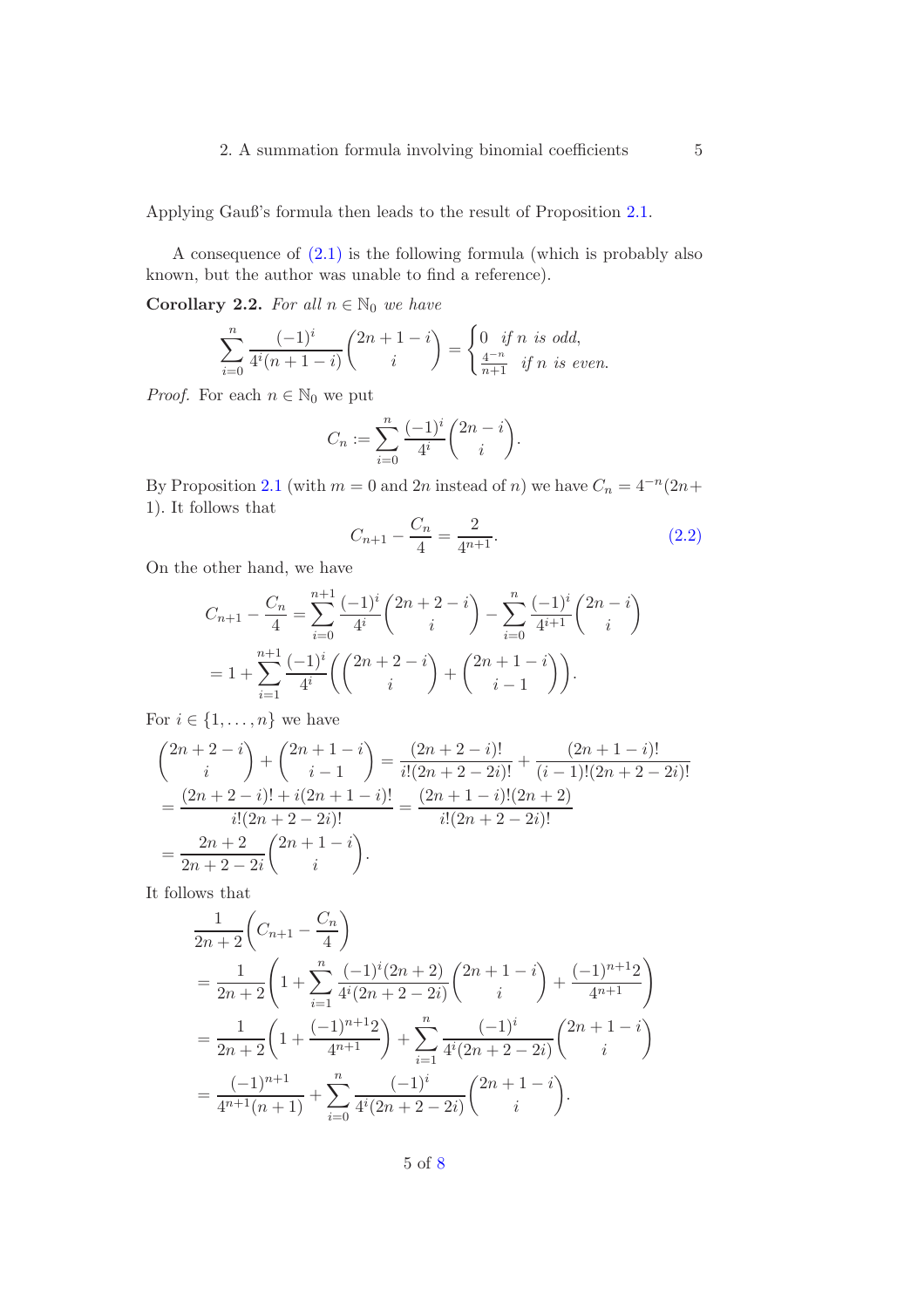Together with  $(2.2)$  this implies

$$
\frac{(-1)^{n+1}}{4^{n+1}(n+1)} + \sum_{i=0}^{n} \frac{(-1)^i}{4^i (2n+2-2i)} {2n+1-i \choose i} = \frac{1}{4^{n+1}(n+1)}
$$

and thus

$$
\sum_{i=0}^{n} \frac{(-1)^i}{4^i (n+1-i)} {2n+1-i \choose i} = \frac{2(1-(-1)^{n+1})}{4^{n+1} (n+1)} = \begin{cases} 0 \text{ if } n \text{ is odd,} \\ \frac{4^{-n}}{n+1} \text{ if } n \text{ is even.} \end{cases}
$$

## 3 Appendix

Here we want to give a direct proof of Proposition [1.1](#page-1-2) via induction (without using Faà di Bruno's formula). We recall the Proposition's statement: If  $n \in \mathbb{N}$ ,  $a > 0$ ,  $f : (0, \infty) \to \mathbb{R}$  is an n-times differentiable function and  $h(x) := f(a + x^2)$  for all  $x \in \mathbb{R}$ , then h is n-times differentiable and

<span id="page-5-0"></span>
$$
h^{(n)}(x) = \sum_{k=0}^{\lfloor n/2 \rfloor} \frac{n!}{k!(n-2k)!} (2x)^{n-2k} f^{(n-k)}(a+x^2) \quad \forall x \in \mathbb{R}.
$$
 (3.1)

*Proof.* For  $n = 1$  this follows immediately from the chain-rule. Now suppose that the statement is true for some  $n \in \mathbb{N}$  and assume that f is even  $(n + 1)$ -times differentiable. Differentiating  $(3.1)$  gives

$$
h^{(n+1)}(x) = A(x) + B(x),
$$

where

$$
A(x) := \sum_{k=0}^{\lfloor n/2 \rfloor} \frac{2^{n-2k} n!}{k! (n-2k)!} (n-2k) x^{n-2k-1} f^{(n-k)}(a+x^2),
$$
  

$$
B(x) := \sum_{k=0}^{\lfloor n/2 \rfloor} \frac{n!}{k! (n-2k)!} (2x)^{n+1-2k} f^{(n+1-k)}(a+x^2).
$$

If *n* is even, say  $n = 2l$ , we get

$$
A(x) = \sum_{k=1}^{l} \frac{2^{n-2k+2}n!}{(k-1)!(n-2k+1)!} x^{n+1-2k} f^{(n+1-k)}(a+x^2)
$$

6 of [8](#page-7-1)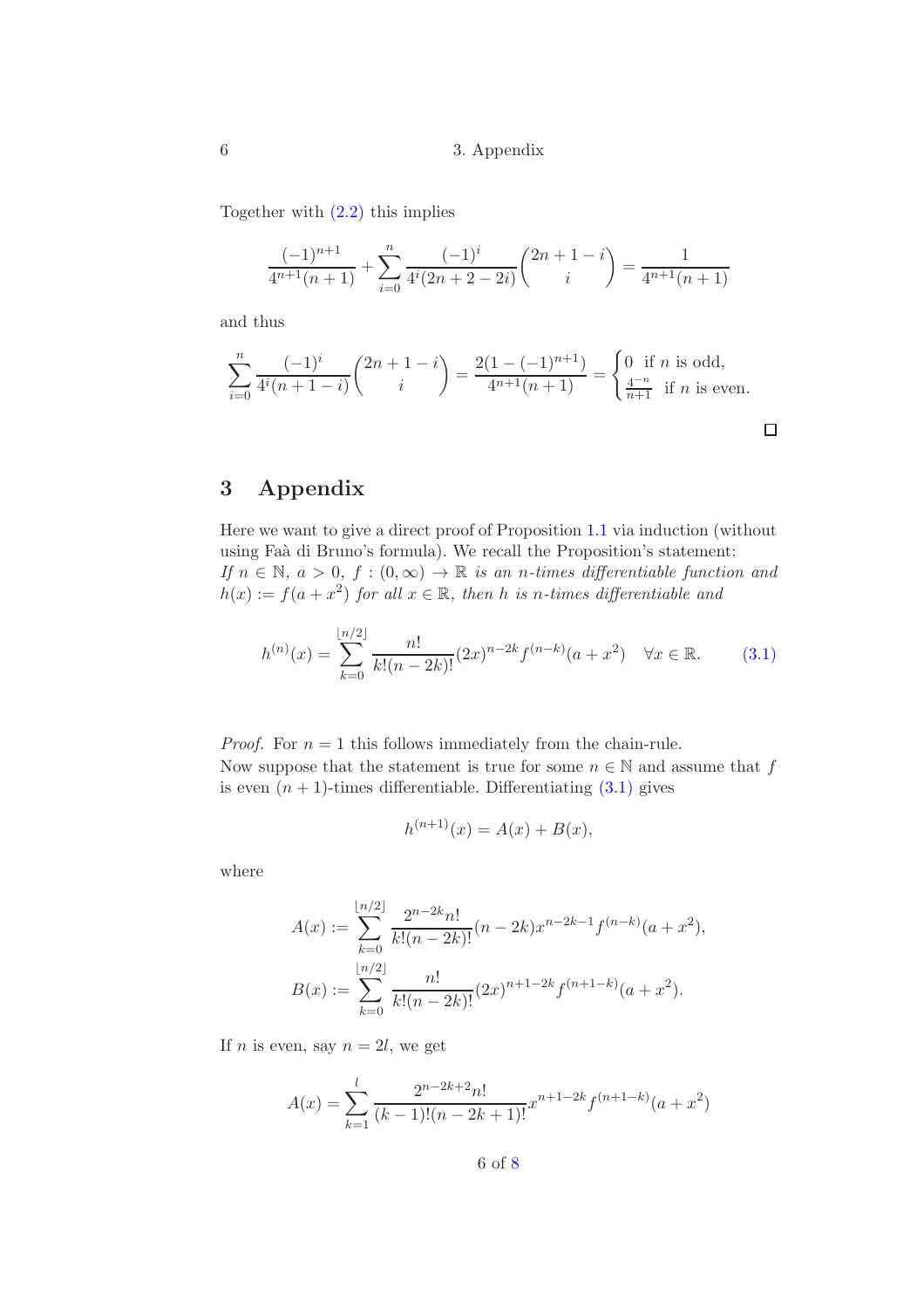References 7

and hence

$$
h^{(n+1)}(x) - (2x)^{n+1} f^{(n+1)}(a+x^2)
$$
  
= 
$$
\sum_{k=1}^{l} (2x)^{n+1-2k} f^{(n+1-k)}(a+x^2) n! \left( \frac{2}{(k-1)!(n-2k+1)!} + \frac{1}{k!(n-2k)!} \right)
$$
  
= 
$$
\sum_{k=1}^{l} \frac{(n+1)!}{k!(n+1-2k)!} (2x)^{n+1-2k} f^{(n+1-k)}(a+x^2).
$$

This implies

$$
h^{(n+1)}(x) = \sum_{k=0}^{\lfloor (n+1)/2 \rfloor} \frac{(n+1)!}{k!(n+1-2k)!} (2x)^{n+1-2k} f^{(n+1-k)}(a+x^2).
$$

If *n* is odd  $(n = 2l + 1)$ , then we have

$$
A(x) = \sum_{k=1}^{l} \frac{2^{n-2k+2}n!}{(k-1)!(n-2k+1)!} x^{n+1-2k} f^{(n+1-k)}(a+x^2) + \frac{2n!}{l!} f^{(l+1)}(a+x^2)
$$

and by a similar calculation as in the even case we obtain

$$
h^{(n+1)}(x) - (2x)^{n+1} f^{(n+1)}(a+x^2)
$$
  
= 
$$
\sum_{k=1}^{l} \frac{(n+1)!}{k!(n+1-2k)!} (2x)^{n+1-2k} f^{(n+1-k)}(a+x^2) + \frac{2n!}{l!} f^{(l+1)}(a+x^2)
$$
  
= 
$$
\sum_{k=1}^{l+1} \frac{(n+1)!}{k!(n+1-2k)!} (2x)^{n+1-2k} f^{(n+1-k)}(a+x^2).
$$

Thus we have again

$$
h^{(n+1)}(x) = \sum_{k=0}^{\lfloor (n+1)/2 \rfloor} \frac{(n+1)!}{k!(n+1-2k)!} (2x)^{n+1-2k} f^{(n+1-k)}(a+x^2).
$$

Acknowledgements: The author is grateful to Christian Krattenthaler for pointing out to him the proof of [\(2.1\)](#page-3-0) via Gauß's hypergeometric function.

### References

<span id="page-6-0"></span>[1] O. Deiser and C. Lasser, On the higher derivatives of arctan (2017), 7p. Preprint, available at www.arxiv.org/abs/1705.09459.